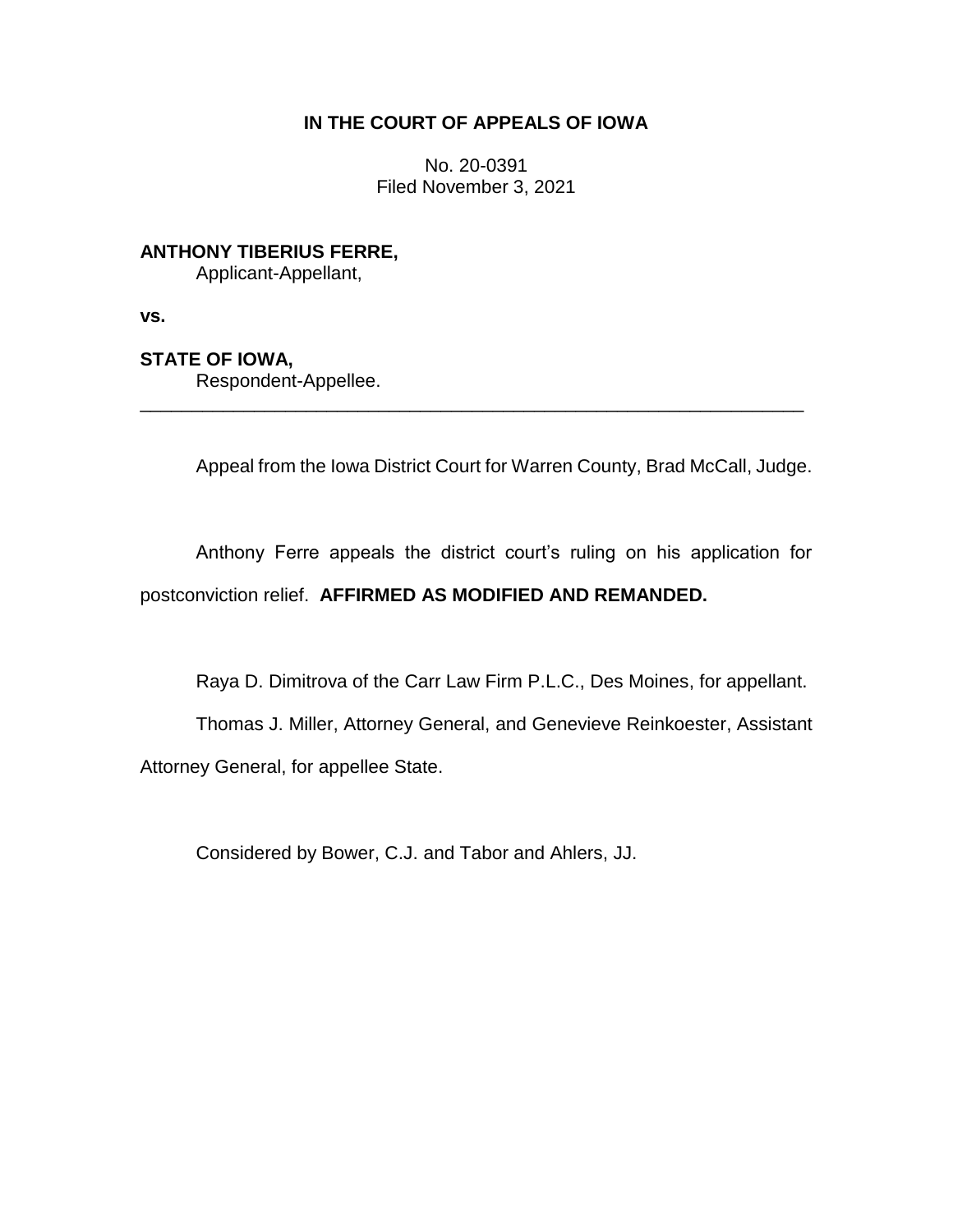**AHLERS, Judge.**

 $\overline{a}$ 

Anthony Ferre was initially charged with sexual abuse in the third degree and lascivious acts with a minor. At the time he was arrested on those charges, Ferre's cell phone was seized and retained by law enforcement. Ferre posted bail a few weeks later and was released from jail.

While he was out of custody, law enforcement obtained a search warrant and extracted data from Ferre's cell phone, which included photos of minor children engaged in sex acts. Based on the information extracted from his phone and other unrelated sources, a new criminal case was opened and complaints were filed charging Ferre with three counts of sexual exploitation of a minor, three counts of forgery, three counts of tampering with records, and three counts of identity theft. A warrant for Ferre's arrest was issued accordingly, and the warrant was executed.

Upon his second arrest, Ferre was in possession of another cell phone. Law enforcement seized this phone as well and extracted data from it, revealing six more photos of nude minor children, resulting in six additional charges for sexual exploitation of a minor.

Within one month of his second arrest, at Ferre's insistence, Ferre's attorney made an offer to the State for Ferre to plead guilty to all twenty charges in both cases and agree the sentences would be ordered to be served consecutively.<sup>1</sup> In return, the sentences would be suspended and Ferre would be

Agreeing to run the sentences consecutively was an agreement to an indeterminate term of incarceration not to exceed forty-seven years, as he pleaded guilty to one class "C" felony (ten years), one serious misdemeanor (one year),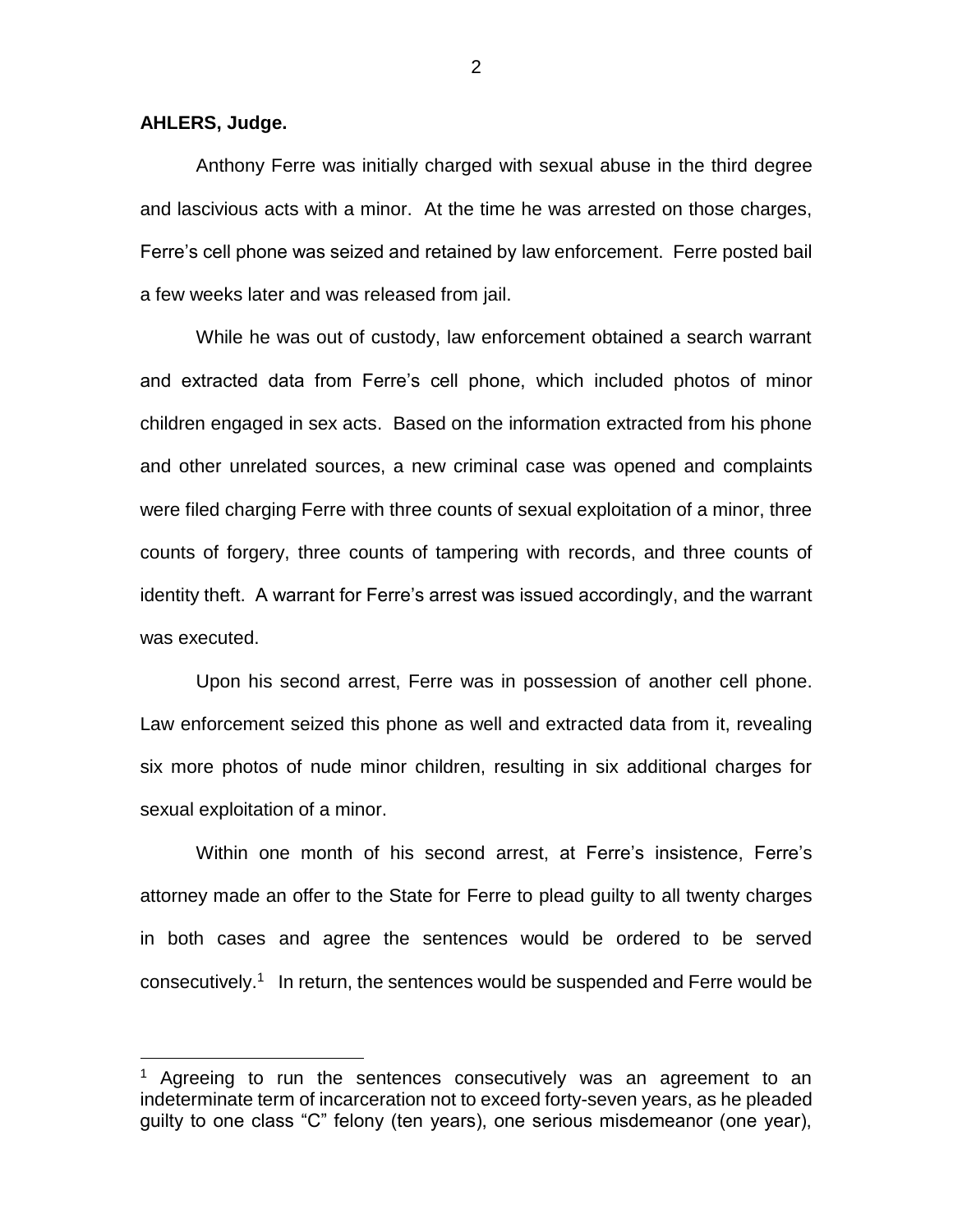placed on probation. The State accepted the offer, and Ferre pleaded guilty pursuant to the agreement. Ferre received the sentence for which he bargained an indeterminate term not to exceed forty-seven years, with the sentence suspended and Ferre placed on probation for five years. Less than one year after being sentenced, Ferre violated probation, had his probation revoked, and was sent to prison to serve the original sentence.

A few months after being sent to prison, Ferre initiated this postconvictionrelief (PCR) action. After multiple amendments to his PCR application, Ferre's claims were all based on allegations of ineffective assistance of counsel. The case proceeded to trial. The district court rejected all but one of Ferre's claims. The claim accepted by the district court was the claim that Ferre's counsel was ineffective for allowing him to plead guilty to five of the sexual-exploitation-of-aminor charges, as there was no factual basis for the charges. Based on its finding, the district court vacated the judgment and sentences for those five charges and ordered further proceedings on them. The district court left the judgment and sentences for the remaining fifteen charges intact. Ferre appeals.

#### **I. Standard of Review**

 $\overline{a}$ 

PCR proceedings are usually reviewed for corrections of errors at law. *Everett v. State*, 789 N.W.2d 151, 155 (Iowa 2010). However, when an application for PCR alleges constitutional violations—such as ineffective assistance of counsel—the claims are reviewed de novo. *Ledezma v. State*, 626 N.W.2d 134, 141 (Iowa 2001).

and eighteen aggravated misdemeanors (two years on each charge for a total of thirty-six years).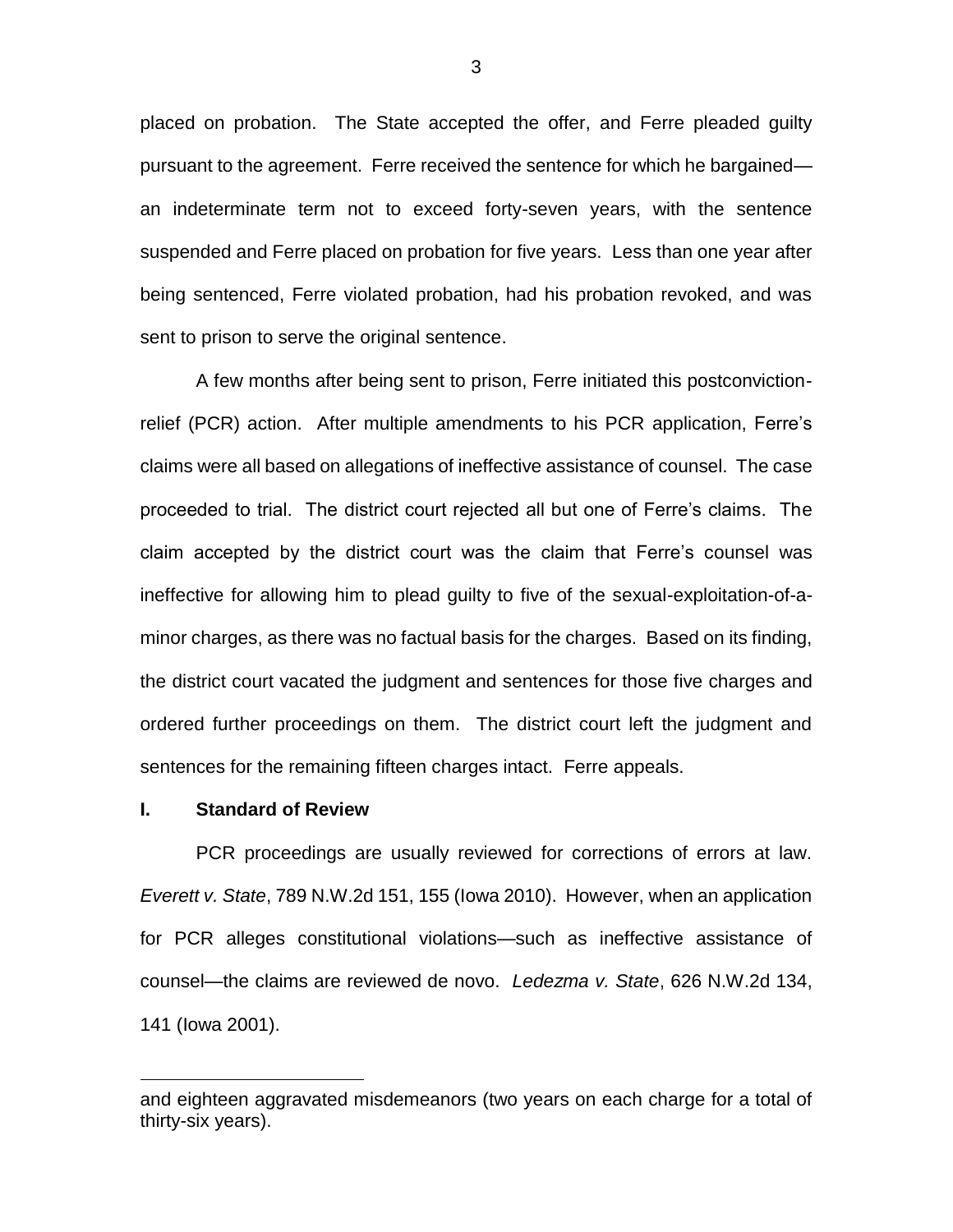## **II. Discussion of the Issues.**

Ferre raises three issues. First, he asserts the district court provided the wrong remedy with regard to the five charges for which there was no factual basis. He contends the proper remedy was to invalidate the entire plea agreement, which requires vacating the judgment and sentence and setting aside the guilty plea for all twenty charges, with all charges set for further proceedings. Second, he asserts the district court erred by failing to find Ferre's counsel ineffective for failing to seek to suppress the evidence extracted from the first cell phone. He claims the search warrant permitting the extraction had expired and was therefore void. Third, he asserts the district court erred by failing to find his counsel ineffective for failing to seek to suppress the evidence extracted from the second cell phone. He claims there was no search warrant and no warrant exception that permitted such extraction.

#### **A. Proper Remedy.**

Neither party challenges the district court's finding that counsel was ineffective for permitting Ferre to plead guilty without a factual basis to five of the nine sexual-exploitation-of-a-minor charges. However, both parties contend the district court granted the wrong remedy. Ferre contends the only proper remedy was to invalidate the plea agreement in its entirety, vacate the judgments and sentences on all charges, set aside the guilty pleas on all charges, and order further proceedings on all charges. The State contends the proper remedy is to allow the State to choose between two options. One option would be to vacate the five charges for which there was no factual basis and order resentencing on the remaining fifteen charges. The second option would be the option cited by Ferre.

4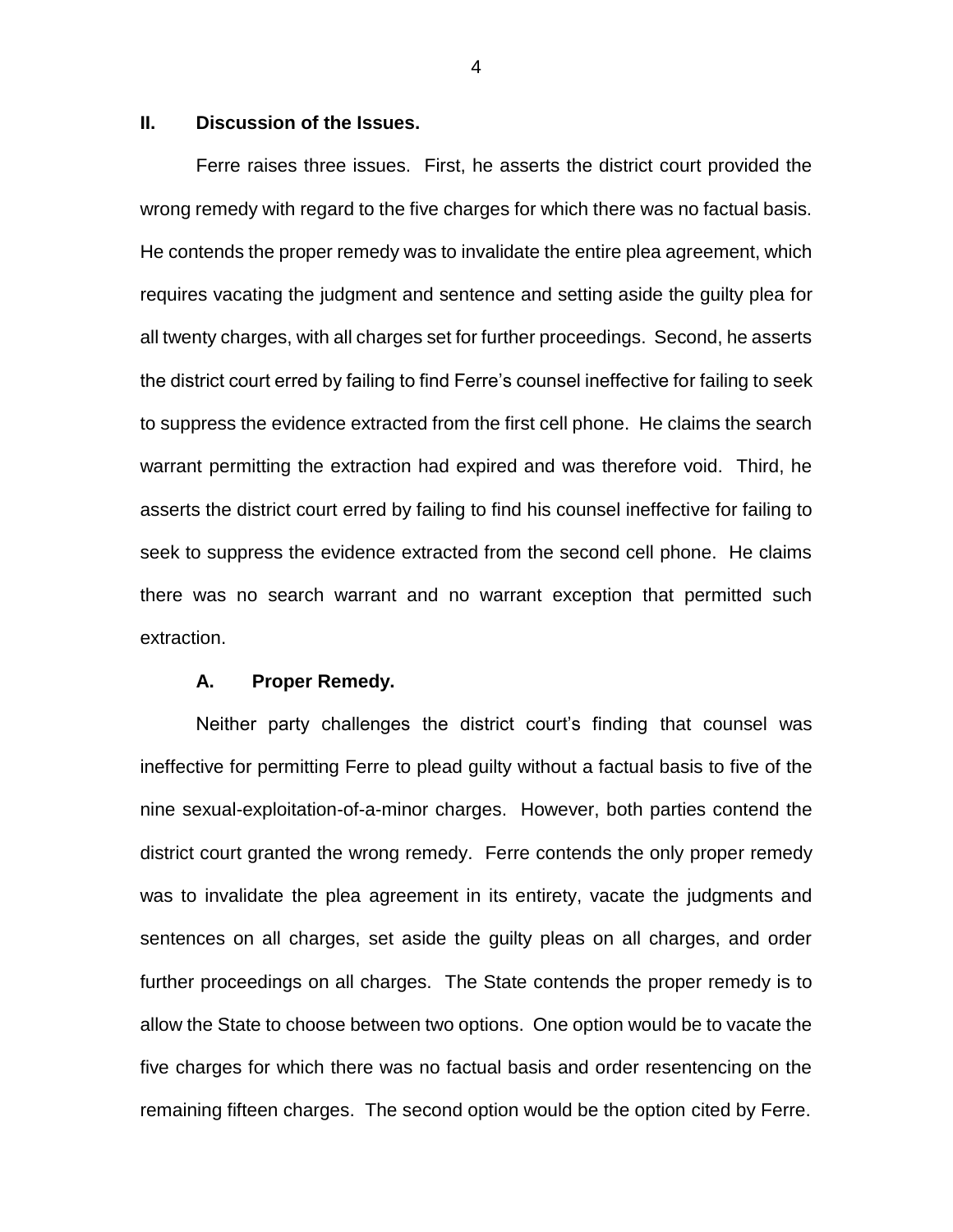In support of his position, Ferre cites *State v. Allen*, 708 N.W.2d 361 (Iowa 2006), and cases that follow it.<sup>2</sup> The State relies on State v. Ceretti, 871 N.W.2d 88 (Iowa 2015), and *Noble v. Iowa Dist. Ct.*, 919 N.W.2d 625 (Iowa Ct. App. 2018), to support its position. $3$ 

The cases relied upon by the parties appear to form related, but separate, threads within the fabric of our case law on the topic of remedy when pieces of a plea agreement are discarded. *Allen* and its progeny address the specific scenario we have here—plea counsel fails to challenge a plea for lack of factual basis as part of a plea bargain. 708 N.W.2d at 365–69. In that scenario, *Allen* holds that the remedy is to invalidate the entire plea bargain and proceed accordingly. *Id.* at 369.

In contrast, the cases relied upon by the State involve a different scenario setting aside a sentence as illegal when an attempt is made to punish for both a homicide and attempted murder. In *Ceretti*, the supreme court recognized the alternative remedies available in this scenario. 871 N.W.2d at 97. It rejected the remedy of reversing the conviction and remanding for resentencing to eliminate the offending portion of the sentence, choosing instead to follow *Allen* and select the remedy of vacating all convictions and the entire plea agreement with a remand to the district court. *Id.* Choosing this remedy prevents a defendant from

 $\overline{a}$ 

<sup>2</sup> Cases that have followed *Allen* include *Dockery v. State*, No. 17-1226, 2018 WL 6123021, at \*4 (Iowa Ct. App. Nov. 21, 2018); *State v. Olson*, No. 15-2114, 2017 WL 362597, at \*2 (Iowa Ct. App. Jan. 25, 2017); and *State v. Blanchard*, No. 13- 0342, 2013 WL 6405373, at \*2–3 (Iowa Ct. App. Dec. 5, 2013). <sup>3</sup> *Ceretti* also cites *Allen* favorably. *See* 871 N.W.2d at 97.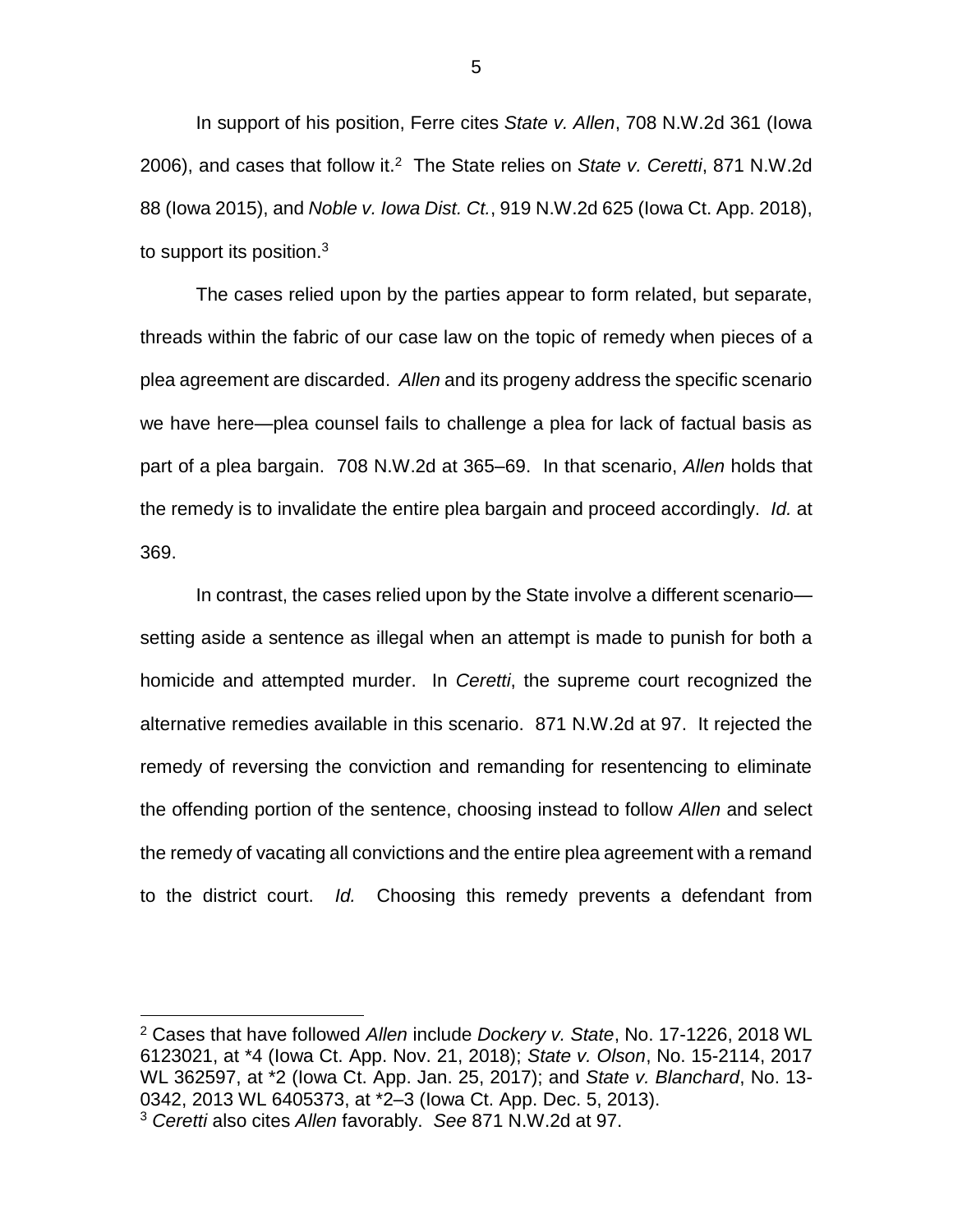"transform[ing] what was a favorable plea bargain in the district court to an even better deal on appeal." *Id.*

Three years after *Ceretti*, our court addressed the same issue and recognized the two potential remedies identified in *Ceretti*. *Noble*, 919 N.W.2d at 633. After identifying the two remedies and the pitfalls of both, the court added a new wrinkle, which was to allow the prosecutor to choose between the two options. *Id.* at 633–34.

We recognize the attractiveness of the "prosecutor gets to choose the option" approach of *Noble*, and we would follow that approach if we were faced with the same situation (i.e., an illegal sentence due to dual punishment for attempted murder and a homicide based on the same conduct with the same victim). We would also consider adopting this approach in the situation at hand if we were writing on a blank slate. However, we are not writing on a blank slate, and we are duty-bound to follow controlling supreme court precedent. *See State v. Beck*, 854 N.W.2d 56, 64 (Iowa Ct. App. 2014). *Allen* proclaims a clear rule: "The proper remedy when counsel fails to perform an essential duty by not challenging a plea for lack of a factual basis when the plea is a result of a plea bargain is to invalidate the entire plea bargain . . . and remand the case to the district court." 708 N.W.2d at 369. That is exactly the situation we have here. Neither *Ceretti* nor *Noble*, nor any other case cited by the State, suggests *Allen* has been overruled, and both *Ceretti* and *Noble* involve a scenario that does not exist here. As the situation that forms the foundation for the holding in *Allen* is the situation we have in this case, we are obligated to follow *Allen*'s direction rather than the "prosecutor's choice" option of *Noble*. Therefore, we affirm the district

6